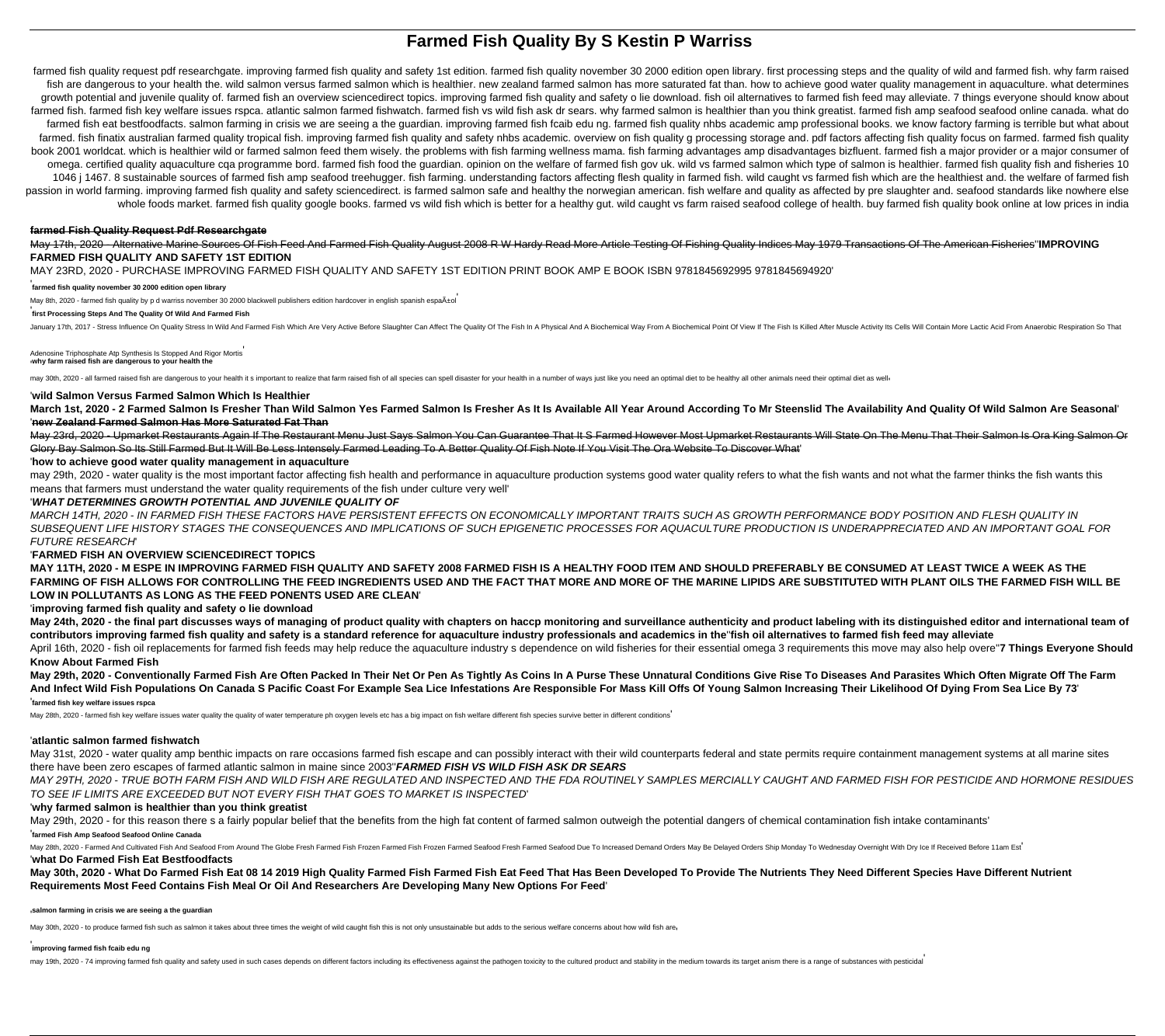#### '**farmed fish quality nhbs academic amp professional books**

may 30th. 2020 - farmed fish quality out of print edited by s kestin and p warriss 430 pages b w photos figs tabs publisher wiley blackwell click to have a closer look isbn 9780852382608 hardback dec 2000 out of print 1222 titles images additional images''**we Know Factory Farming Is Terrible But What About Farmed**

May 19th, 2020 - Farmed Salmon Es With A Heavy Environmental Cost There Have Been Criticisms Over The Use Of Antibiotics Adding To Problems Of Disease Resistance And Farms Have Also Been Linked To The Pollution Of Marine Habitats With Untreated Fish Feces Leading To Toxic Algae Blooms Escapees Are A Serious Problem Damaging Wild Populations Of Salmon By Peting With Them For Food Habitat And Spawning' fish Finatix Australian Farmed Q

May 23rd, 2020 - Australian Farmed Quality Tropical Fish We Aim To Remain Small Yet Pact Tight And Focused On Keeping The Customer Happy We Produce And Supply Farmed Australian Fish Aimed Solely At What Is Required At The

#### ' **improving farmed fish quality and safety nhbs academic**

May 6th, 2020 - the first part of improving farmed fish quality and safety focuses on chemical contaminants chemical contaminants chemical use in aquaculture and farmed fish safety after an opening chapter discussing the r

#### resistance in aquaculture'

# '**OVERVIEW ON FISH QUALITY G PROCESSING STORAGE AND**

MAY 24TH, 2020 - OVERVIEW ON FISH QUALITY RESEARCH IMPACT OF FISH HANDLING PROCESSING STORAGE AND LOGISTICS ON FISH QUALITY DETERIORATION HéLÃ"NE L LAUZON BJöRN MARGEIRSSON KOLBRúN SVEINSDÃ<sup>3</sup>TTIR MARÃA GUúJÃ3NSDÃ3TTIR MAGNEA G KARLSDÃ3TTIR EMILÃA MARTINSDÃ3TTIR NýSKöPUN OG NEYTENDUR SKýRSLA MATÃS 39 10 NÃ3VEMBER 2010 ISSN 1670 7192" pdf factors **affecting fish quality focus on farmed**

# may 29th, 2020 - factors affecting fish quality focus on farmed salmon'

'**farmed Fish Quality Book 2001 Worldcat**

May 22nd, 2020 - Farmed Fish Quality Is A Wele Addition To The Literature It Enpasses A Very Broad Range Of Information And Will Bee A Key Reference In This Field Fish And Fisheries User Contributed Reviews Tags Add Tags F

#### '**WHICH IS HEALTHIER WILD OR FARMED SALMON FEED THEM WISELY**

MAY 31ST, 2020 - FARMED SALMON FOOD TYPICALLY CONTAINS FISH MEAL FISH OIL PROCESSED FOOD BY PRODUCTS CORN WHEAT SOY ANIMAL BY PRODUCTS AND INGREDIENTS TO COLOR THE SALMON FLESH 1 6 BECAUSE FARMED SALMON ARE OFTEN FED FISH MEAL AND FISH OIL FROM FISH HIGHER ON THE FOOD CHAIN THEY TEND TO HAVE HIGHER LEVELS OF CHEMICAL CONTAMINANTS THAN WILD SALMON 1'

#### '**THE PROBLEMS WITH FISH FARMING WELLNESS MAMA**

**MAY 29TH, 2020 - AS YOU MAY IMAGINE THESE CONDITIONS LEAVE SOMETHING TO BE DESIRED AND AFFECT BOTH THE QUALITY OF THE FISH AND THE HEALTH OF THE OCEAN ENVIRONMENTAL PROBLEMS WITH FISH FARMING FISH FARMING IS A WAY TO CREATE A MUCH LARGER AMOUNT OF FISH MUCH MORE QUICKLY CHEAPLY AND EFFICIENTLY THAN WITH WILD CAUGHT FISH**'

#### ' **fish farming advantages amp disadvantages bizfluent**

May 31st, 2020 - fish farming exists to address a fundamental problem the demand for fish as a food source grows as the human population grows and the number of fish available in the wild isn t keeping pace even in careful

#### variations in the supply of fish'

# '**FARMED FISH A MAJOR PROVIDER OR A MAJOR CONSUMER OF OMEGA**

MAY 31ST, 2020 - FARMED FISH A MAJOR PROVIDER OR A MAJOR CONSUMER OF OMEGA 3 OILS FISH AND OTHER SEAFOOD PRODUCTS ARE GETTING MORE AND MORE ATTENTION AMONG CONSUMERS DUE TO ITS HEALTH BENEFITS THESE BENEFITS ARE IN PARTICULAR LINKED TO THE VALUABLE LONG CHAINED OMEGA 3 FATTY ACIDS EPA AND DHA EICOSAPENTAENOIC EPA AND DOCOSAHEXAENOIC ACID DHA ALMOST EXCLUSIVELY FOUND IN FOODS FROM THE AQUATIC ENVIRONMENT'

### '**certified quality aquaculture cqa programme bord**

may 20th, 2020 - home at our services at your environment at for fish farmers at certified quality aquaculture caa programme certified quality aquaculture caa programme our certified quality aquaculture coa programme suppo production of high class farmed irish seafood and provides a means of differentiating aquaculture products in the marketplace through eco anic and quality labelling''**farmed fish food the guardian** May 27th, 2020 - the sea bass which should surely be the wildest of fish is farmed in greece while the quality checked salmon steaks are fully traceable to farms that ply with prehensive welfare'

#### '**opinion on the welfare of farmed fish gov uk**

May 25th, 2020 - opinion on the welfare of farmed fish scope 1 since the 1996 fawc report on farmed fish the considerable expansion of fish farming introduction of new technologies changes in understanding of fish welfare changes to the national and european regulatory and legislative context mean that updated ment is now necessary'

#### '**wild vs farmed salmon which type of salmon is healthier**

may 31st, 2020 - fish tend to ingest potentially harmful contaminants from the water they swim in and the foods they eat 1 11 studies published in 2004 and 2005 showed that farmed salmon had much higher"farmed Fish Quality **And Fisheries 10 1046 J 1467**

May 30th, 2020 - Farmed Fish Quality Is The Result Of A Conference Held In April 1999 And Contains An Introduction 32 Papers And 24 One Or Two Page Abstracts The Introduction Makes Clear That Many Internationally Recognise Experts Both From Research Anisations And From The Mercial Sector Were Asked To Provide Definitive Reviews Of Their Specific Areas To Produce A Standard Text Covering A Wide'

# '**8 SUSTAINABLE SOURCES OF FARMED FISH AMP SEAFOOD TREEHUGGER**

APRIL 22ND, 2020 - FARMED FISH AND SEAFOOD HAS SORT OF A BAD REPUTATION IN SOME GREEN CIRCLES SOMETIMES AS WITH SAY ATLANTIC SALMON IT S FOR GOOD REASON BUT THERE ARE A NUMBER OF CASES WHERE FARMING CAN'

#### '**fish farming**

april 21st, 2020 - fish farming or pisciculture involves raising fish mercially in tanks or enclosures such as fish ponds usually for food it is the principal form of aquaculture while other methods may fall under maricult releases juvenile fish into the wild for recreational fishing or to supplement a species natural numbers is generally referred to as a fish hatchery'

#### '**understanding factors affecting flesh quality in farmed fish**

May 29th, 2020 - a quality index method qim was developed for farmed atlantic halibut and together with instrumental chemical sensory and bacteriological analysis quality changes of halibut stored on ice for

## '**wild Caught Vs Farmed Fish Which Are The Healthiest And**

May 22nd, 2020 - Farmed Fish Were Supposed To Ease The Burden Of Over Fishing The Wild Populations But It Turns Out That Most Fish Farms Do More Harm Than Good That S Because Industrially Farmed Fish Are Often Packed Into Tanks That Don T Give Them Much Room To Swim'

#### '**THE WELFARE OF FARMED FISH PASSION IN WORLD FARMING**

MAY 22ND, 2020 - WATER QUALITY AND FLOW RATE GOOD WATER QUALITY IS ESSENTIAL FOR THE HEALTH AND WELFARE OF FARMED FISH WATER IS THE SOURCE OF OXYGEN AND ALSO PLAYS A VITAL ROLE IN DISPOSING OF WASTES IT DILUTES FAECES AND IF THERE IS SUFFICIENT WATER FLOW IT REMOVES FAECES AND UNEATEN FEED DISSOLVED OXYGEN IS ESSENTIAL FOR FISH RESPIRATION''**improving farmed fish quality and safety sciencedirect**

May 19th, 2020 - risk factors can be derived from the data for the exposed group as pared with the non exposed or less exposed group farmed fish has every possibility of achieving at least as good a quality as wild fish fa controlled in regard to both quality and safety to ensure the consumer safe and healthy food'